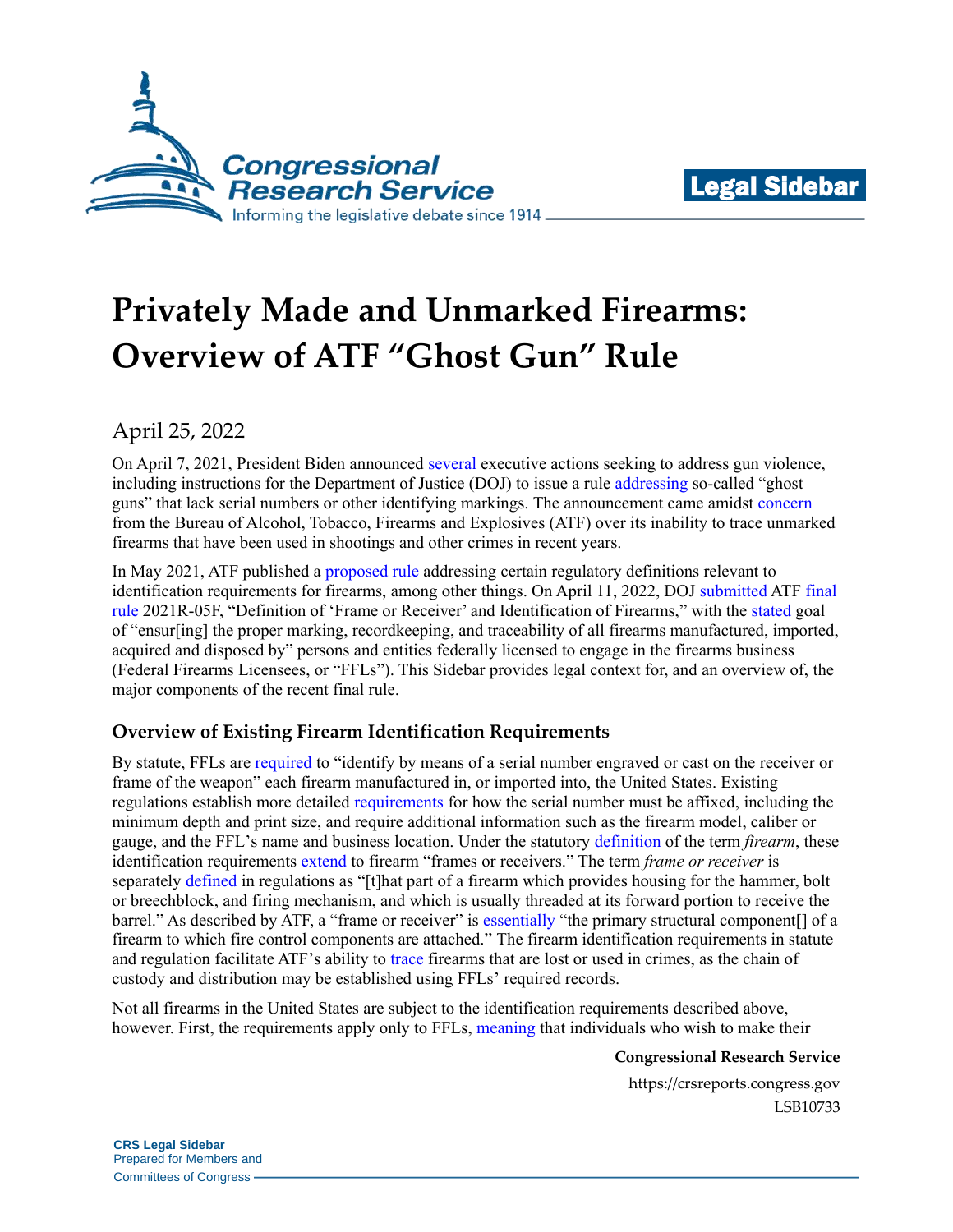own firearms for personal use need not identify or mark them. The process of making one's own firearm that is not subject to identification requirements has been increasingly facilitated in recent years by the commercial availability of "parts kits" that include firearm components and tools with which a functional weapon can be completed and assembled [relatively quickly and easily.](https://www.whitehouse.gov/briefing-room/statements-releases/2022/04/11/fact-sheet-the-biden-administration-cracks-down-on-ghost-guns-ensures-that-atf-has-the-leadership-it-needs-to-enforce-our-gun-laws/) Some of these parts kits may include certain unfinished frames or receivers—sometimes referred to as "blanks," "billets," "castings," "machined bodies," or "80%" receivers—that ATF has not previously [considered](https://www.atf.gov/firearms/qa/are-%E2%80%9C80%E2%80%9D-or-%E2%80%9Cunfinished%E2%80%9D-receivers-illegal) to have reached a stage of manufacturing that would make them subject to federal requirements such as interstate commerce restrictions, background checks, or marking obligations. Such components have been [sold](https://www.heritage.org/firearms/commentary/breaking-down-bidens-proposed-ghost-gun-rules) commercially, individually or in parts kits, without meeting such requirements.

Additionally, ATF's current definitions of *frame or receiver* do not expressly cover many types of [firearms](https://www.atf.gov/firearms/docs/rulemaking/final-rule-2021r-05f-definition-frame-or-receiver-and-identification/download#page=14) that, for instance, have receivers in multiple pieces or otherwise do not incorporate all of the components in the definitional language. According to ATF, such firearms [now](https://www.atf.gov/firearms/docs/rulemaking/final-rule-2021r-05f-definition-frame-or-receiver-and-identification/download#page=14) "constitute the majority of firearms in the United States." Thus, if read strictly, as [some](https://scholar.google.com/scholar_case?case=14805641278209850068&q=191+F.+Supp.+3d+1038&hl=en&as_sdt=20006) courts have done, the current definitional language could [mean](https://www.atf.gov/firearms/docs/rulemaking/final-rule-2021r-05f-definition-frame-or-receiver-and-identification/download#page=16) that many U.S. firearms would lack a frame or receiver currently subject to regulation, and manufacturers of split or multi-piece receivers would not need to comply with marking, background check, licensing, and recordkeeping requirements.

Privately made firearms that enter the stream of commerce without markings useful in tracing them, and that are subsequently [used](https://www.atf.gov/firearms/qa/can-functioning-firearms-made-receiver-blanks-be-traced) illicitly and recovered by law enforcement, are [sometimes](https://www.atf.gov/news/pr/rhode-island-man-charged-building-selling-ghost-machine-gun) referred to as ["ghost](https://www.latimes.com/local/lanow/la-me-la-gangsters-homemade-guns-20180706-story.html)  [guns.](https://www.latimes.com/local/lanow/la-me-la-gangsters-homemade-guns-20180706-story.html)" ATF and other law enforcement authorities have [expressed](https://thehill.com/policy/national-security/552405-doj-proposes-crackdown-on-ghost-guns-following-biden-pledge-on-gun/) concern that the commercial availability of parts kits with unmarked, unfinished firearm frames or receivers could facilitate access to firearms by persons prohibited from possessing them, given that such kits can be sold without a background check. Conversely, others have [suggested](https://www.judiciary.senate.gov/imo/media/doc/Ashley%20Hlebinsky%20Written%20Testimony%20Final.pdf) that the importance of serial numbers in firearm tracing is overstated and [that](https://www.nssf.org/articles/president-bidens-deja-vu-rose-garden-gun-control/) additional marking requirements would be onerous and unnecessary.

#### **ATF's April 2022 Final Rule**

Primarily, ATF's April 2022 final rule makes changes to current regulatory definitions and requirements relevant to homemade and unmarked firearms. First, the rule amends ATF's regulatory definitions of *frame or receiver* to account for developments in firearms technology described above. The rule updates the regulatory definitions with [separate](https://www.atf.gov/firearms/docs/rulemaking/final-rule-2021r-05f-definition-frame-or-receiver-and-identification/download#page=324) sub-definitions for handgun "frames," non-handgun "receivers," and mufflers or silencers to clarify which part of each item will be considered either the frame or receiver, and it provides specific [examples](https://www.atf.gov/firearms/docs/rulemaking/final-rule-2021r-05f-definition-frame-or-receiver-and-identification/download#page=325) and pictures. Most [existing](https://www.atf.gov/firearms/docs/rulemaking/final-rule-2021r-05f-definition-frame-or-receiver-and-identification/download#page=331) ATF classifications of particular parts as frames or receivers are grandfathered in and will continue to be considered frames or receivers, as they were classified prior to publication of the rule. The new rule also expressly provides for how to [mark](https://www.atf.gov/firearms/docs/rulemaking/final-rule-2021r-05f-definition-frame-or-receiver-and-identification/download#page=335) for identification a "multi-piece frame or receiver," [meaning](https://www.atf.gov/firearms/docs/rulemaking/final-rule-2021r-05f-definition-frame-or-receiver-and-identification/download#page=330) a frame or receiver "that may be disassembled into multiple modular subparts." Under the [rule,](https://www.atf.gov/firearms/docs/rulemaking/final-rule-2021r-05f-definition-frame-or-receiver-and-identification/download#page=335) "the modular subpart that is the outermost housing or structure designed to house, hold, or contain" certain other components is the subpart of a multi-piece frame or receiver that must be identified.

With respect to firearm component kits and unfinished frames or receivers, the rule first [amends](https://www.atf.gov/firearms/docs/rulemaking/final-rule-2021r-05f-definition-frame-or-receiver-and-identification/download#page=322) the regulatory definition of *firearm* to include a "weapon parts kit that is designed to or may readily be completed, assembled, restored, or otherwise converted to expel a projectile by the action of an explosive." Regulatory definitions of *frame or receiver* also now [include](https://www.atf.gov/firearms/docs/rulemaking/final-rule-2021r-05f-definition-frame-or-receiver-and-identification/download#page=329) "a partially complete, disassembled, or nonfunctional frame or receiver, including a frame or receiver parts kit, that is designed to or may readily be completed, assembled, restored, or otherwise converted to function as a frame or receiver." Articles that [have](https://www.atf.gov/firearms/docs/rulemaking/final-rule-2021r-05f-definition-frame-or-receiver-and-identification/download#page=329) "not yet reached a stage of manufacture" where they are "clearly identifiable as" unfinished component parts of weapons (such as unformed blocks of metal or raw materials) are excluded. The term *readily* is further [defined](https://www.atf.gov/firearms/docs/rulemaking/final-rule-2021r-05f-definition-frame-or-receiver-and-identification/download#page=323) as a "process, action, or physical state that is fairly or reasonably efficient, quick, and easy" (though not necessarily the most efficient, fastest, or easiest), and considers other factors such as the expertise and equipment required, parts needed and ease of acquiring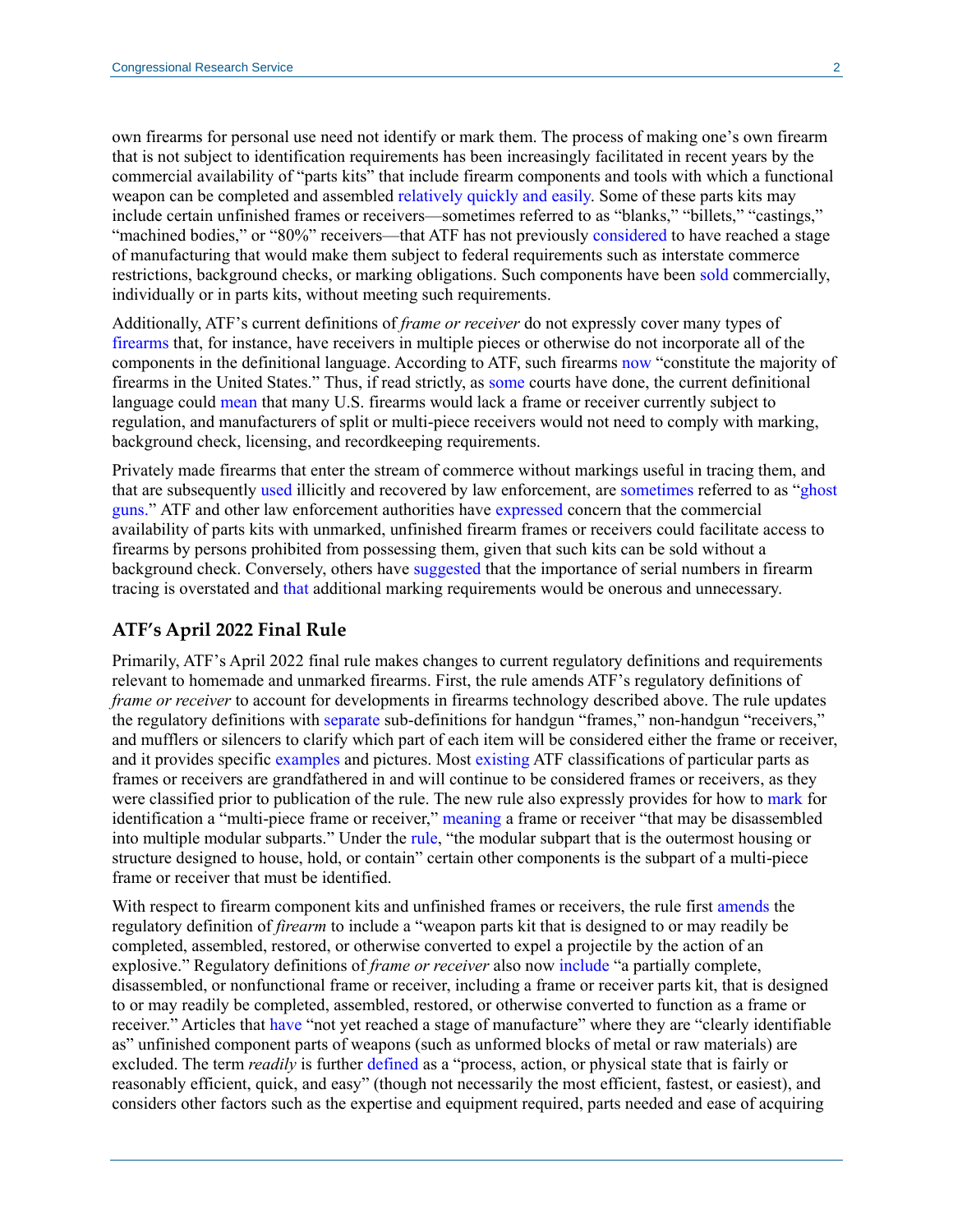them, scope, feasibility, and expense. Among other things, persons seeking ATF classification of a partially complete, disassembled, or nonfunctional item or parts kit to determine whether it meets the new regulatory definitions must also [include](https://www.atf.gov/firearms/docs/rulemaking/final-rule-2021r-05f-definition-frame-or-receiver-and-identification/download#page=343) any associated templates, jigs, molds, equipment, tools, instructions, guides, or marketing materials that are made available by the seller. ATF, in turn, may [consider](https://www.atf.gov/firearms/docs/rulemaking/final-rule-2021r-05f-definition-frame-or-receiver-and-identification/download#page=329) the information or associated items provided in determining whether the submitted item or kit is a "frame or receiver." And classification decisions from prior to the rule's publication will [not](https://www.atf.gov/firearms/docs/rulemaking/final-rule-2021r-05f-definition-frame-or-receiver-and-identification/download#page=333) continue to be valid with respect to determinations that particular partially complete, disassembled, or nonfunctional frames or receivers, including parts kits, did not constitute or include frames or receivers.

With supplemented definitions in place, the rule adds requirements and clarifying language to facilitate the identification and tracing of parts kits, frames or receivers, and unmarked firearms that come into an FFL's inventory. FFLs are currently required to comply with recordkeeping requirements related to their businesses, including maintaining records reflecting certain [information](https://www.ecfr.gov/current/title-27/chapter-II/subchapter-B/part-478/subpart-H/section-478.125) (e.g., model and serial number) about the firearms possessed in inventory, received, and disposed of and completing records of firearm [transactions](https://www.ecfr.gov/current/title-27/chapter-II/subchapter-B/part-478/subpart-H/section-478.124) with unlicensed persons. The rule supplements those requirements in the case of unmarked firearms and establishes express requirements for marking such firearms when received by an FFL. First, the rule [requires](https://www.atf.gov/firearms/docs/rulemaking/final-rule-2021r-05f-definition-frame-or-receiver-and-identification/download#page=338) FFLs to mark, or supervise the marking of, the frame or receiver of each "privately made firearm" that the FFL acquires within 7 days of acquisition or prior to further transfer, whichever is sooner. Privately made firearms acquired [before](https://www.atf.gov/firearms/docs/rulemaking/final-rule-2021r-05f-definition-frame-or-receiver-and-identification/download#page=342) the effective date of the rule must be marked within 60 days of the effective date or prior to final disposition, whichever is sooner. The term *privately made firearm* is [defined](https://www.atf.gov/firearms/docs/rulemaking/final-rule-2021r-05f-definition-frame-or-receiver-and-identification/download#page=323) as a "firearm, including a frame or receiver, completed, assembled, or otherwise produced by a person other than a licensed manufacturer, and without a serial number placed by a licensed manufacturer at the time the firearm was produced." To facilitate access to marking, the rule amends certain regulatory terms to permit [gunsmiths](https://www.atf.gov/firearms/docs/rulemaking/final-rule-2021r-05f-definition-frame-or-receiver-and-identification/download#page=321) to provide professional marking services for privately made firearms. Additionally, the rule makes amendments to the regulations regarding FFL [recordkeeping](https://www.atf.gov/firearms/docs/rulemaking/final-rule-2021r-05f-definition-frame-or-receiver-and-identification/download#page=344) in order to clarify when and how, among other things, privately made firearms received in an FFL's inventory are to be recorded and to [require](https://www.atf.gov/firearms/docs/rulemaking/final-rule-2021r-05f-definition-frame-or-receiver-and-identification/download#page=354) maintenance of FFL records indefinitely for tracing purposes (rather than the previously required 20 years).

#### **Considerations for Congress**

The new regulatory language and definitions appear to include as "firearms," subject to federal identification and background check requirements, among other things, the kinds of parts kits with unfinished receivers that have previously been commercially available for home completion without meeting those requirements. Additionally, the rule establishes express obligations for the marking and recordkeeping of privately made firearms by FFLs in order to facilitate tracing when unmarked firearms pass through an FFL's inventory and are subsequently tied to criminal conduct. The rule does not require private, unlicensed persons to mark or otherwise comply with new requirements regarding firearms they make at home for personal use, nor are FFLs required to take possession of unmarked firearms to identify them. To the extent such firearms must be marked and recorded under the rule, the onus falls on FFLs who manufacture or sell items or parts kits that are now expressly defined as "firearms" or who voluntarily receive unmarked firearms in their inventories.

As an executive-branch action implementing statutory terms and requirements, ATF's new rule is subject to alteration or rescission by a future Administration (assuming compliance with legal requirements such as th[e Administrative Procedure Act\)](https://crsreports.congress.gov/product/pdf/R/R46673). Some [state](https://apnews.com/article/business-california-gun-politics-san-francisco-police-reform-4247bd94aacc148e07b3a228d1d47bbf) and [local](https://www.npr.org/local/305/2021/09/10/1035881089/in-new-lawsuit-d-c-gun-advocates-take-aim-at-restrictions-on-ghost-guns) laws may further regulate the making or possession of unmarked firearms. Additionally, Congress may opt to consider legislation codifying, or limiting, aspects of the rule should it agree or disagree with ATF's action. For instance, several [bills](https://www.congress.gov/bill/117th-congress/house-bill/1454) introduced in the 117th Congress would seek to curtail so-called "ghost guns" or untraceable firearms in various ways, such as by amending the statutory [definition](https://www.congress.gov/bill/117th-congress/house-bill/6646/text?q=%7B%22search%22%3A%22TRACE%22%7D&r=9&s=2) of *firearm* or [prohibiting](https://www.congress.gov/bill/117th-congress/senate-bill/1558?q=%7B%22search%22%3A%22untraceable+firearms%22%7D&s=1&r=4) most [transfers](https://www.congress.gov/bill/117th-congress/house-bill/3088/text?q=%7B%22search%22%3A%22untraceable+firearms%22%7D&r=3&s=1) and possession of unmarked firearms. Codifying further restrictions on unmarked firearms could help avoid